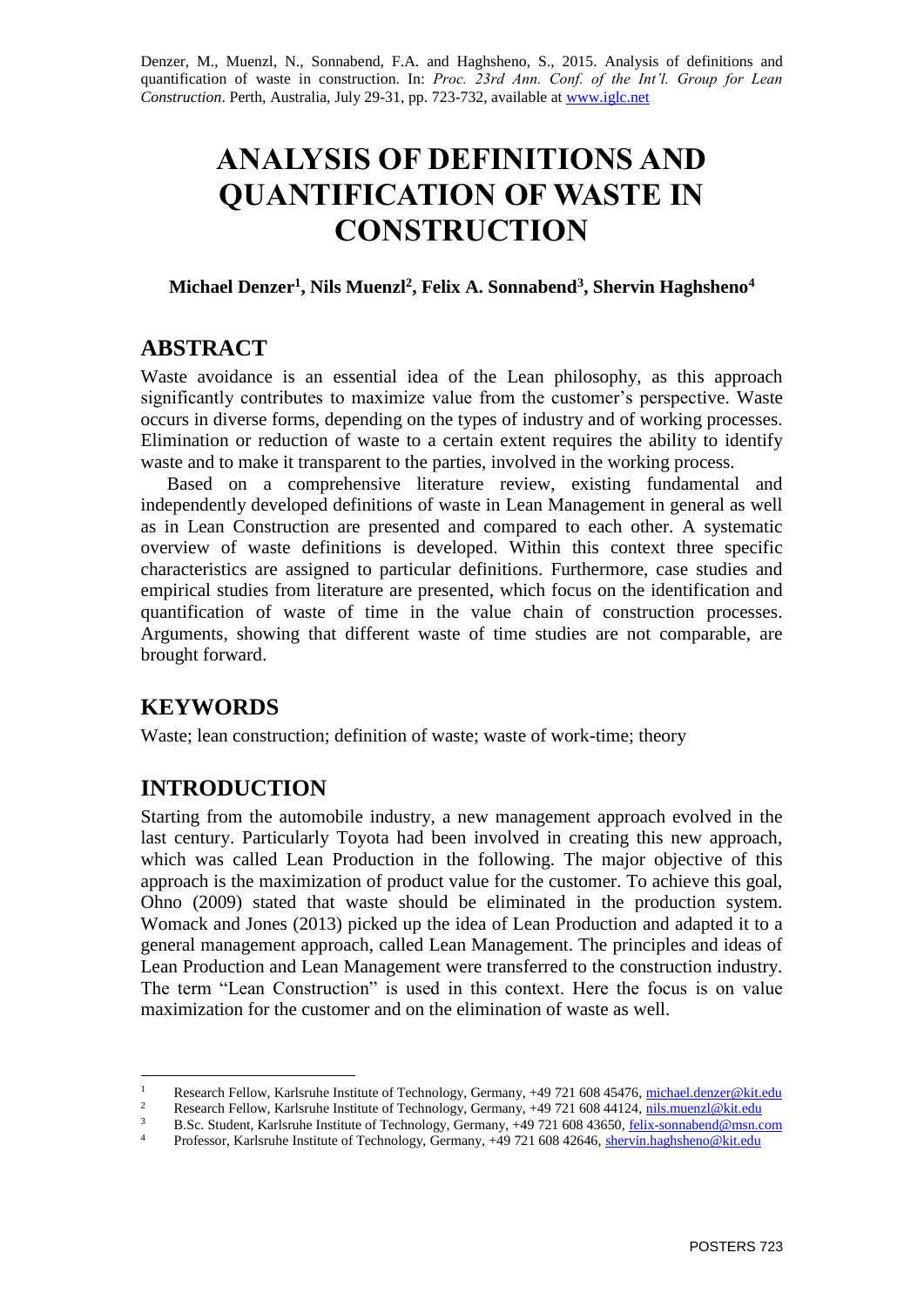Since there are various definitions of waste in literature, the question arises, how waste is understood by different authors. Waste in production is usually associated with non-value adding activities. Nevertheless, definitions differ, not only between industrial production (production under controllable conditions) and the construction industry (on-site production), but also within each industry. In this paper three [specific](http://www.dict.cc/englisch-deutsch/definientia.html) and defining characteristics of waste will be introduced to examine several definitions:1) Object of contemplation; 2) Effort and 3)Value perspective

Comparing the definitions, waste – especially in the construction industry – is associated with an extra effort of time. Most empirical studies, which are conducted, aim on measuring waste of work-time in construction. Thus, the paper analyzes and presents work-time studies.

### **DEFINITIONS OF WASTE IN LITERATURE**

#### **RESEARCH METHOD**

Based on a review of English and German literature, in total thirteen significant definitions of waste are analyzed – six definitions deriving from the industrial production and seven definitions deriving from the construction industry. This analysis focuses only on fundamental and independent definitions of waste. Thus, the main criteria for the selection of significant definitions are that more than one specific kind of waste is defined by the authors, e.g. corruption (Stifi, Gehbauer and Gentes, 2014).

In the following the definitions of waste within literature are presented and compared to each other (see Table 1). The definitions are analyzed with respect to the above mentioned characteristics. All aspects covert in specific studies are assigned with "x" (e.g. effort by Ohno, 1988). As some researches do not give a broad explanation on the characteristics, some other aspects of their definitions cannot be precisely assigned. Where applicable, an "o" is used (e.g. object by Polat, et al., 2004).

#### **CHARACTERISTICS OF WASTE IN PRODUCTION**

In literature waste in production is usually associated with an object of contemplation that does not provide any value and requires some kind of effort. Hence, there are three defining attributes that are characteristic for waste in production and construction.

#### **Object of contemplation**

The object of contemplation defines, what is related to waste. In general there are two approaches. Focusing on the processes, which is passed by product, in the first approach waste is related to activities. In the second approach waste is related to the product and therefore focuses on the outcome of production processes.

#### **Effort**

Regarding specifications made concerning the efforts linked with waste, there are two groups of definitions. Some definitions give accurate specifications, others only give a vague description of efforts they associate with waste.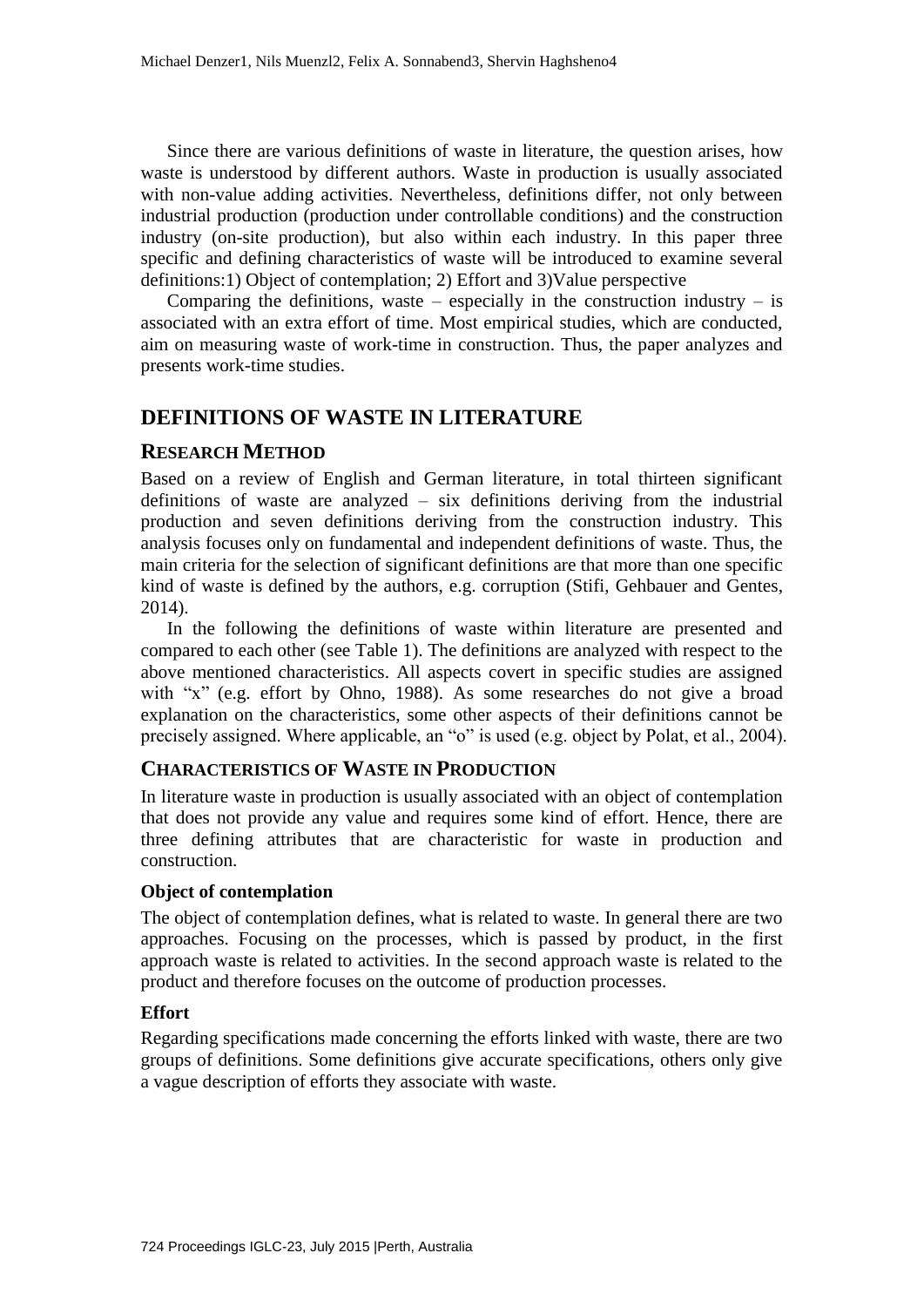#### **Value perspective**

Considering the entire production process, another essential feature of waste is linked with value loss. Basically there are two different approaches dealing with value in literature. On the one hand, researches describe value for the client. The client defines the value of a product in compliance with its ability to satisfy his needs and requirements. According to Bølviken, et al. (2014) value for the customer can be defined from the gross view and from the net view. Unlike the net view on value, the gross view does not consider the costs linked with the product. On the other hand, some authors describe value for the producing company. Here value is the efficient use of resources to reduce production costs.

#### **FINDINGS**

Using examples, four definitions of waste are analyzed in the following. Therefore, two definitions (the oldest and newest in the analyzed time period) from industrial production and two from the construction industry are chosen.

"In production waste refers to everything that only raises the costs, without adding any value [...]" (Ohno, 2009, pp. 91-92)

Ohno (2009) does not limit the object of contemplation. But he notes that his definition relates specifically to production. Ohno relates waste to *additional expense of costs*. Furthermore, he states that costs are incurred by *surplus stocks of workers, machine/equipment and products*. For Ohno (2009) value added is the transformation of product in its shape or function.

"[...] Muda refers to waste of unnecessary activities. This type of waste is characterized by using time, money and resources, while not adding any value to the customer." (Pieńkowski, 2014, p. 3)

Pieńkowski (2014) connects waste with *activities*, which are not necessary. Thus, an activity that adds no value is not waste, as long as it is necessary to perform a value adding activity. Further, an activity has to consume *resources* to be waste. In this case, the consumption of *money* and *time* is mentioned. Pieńkowski (2014) attributes explicitly the *customer* to his definition of waste. According to this definition the costumer decides, which activities will be classified as value added.

"Non-value adding activity (also called waste): Activity that takes time, resources or space but does not add value." (Koskela, 1992, p. 17)

As in other definitions, Koskela relates waste with *activities*. Effort is defined according to definitions in industrial production. A characteristic of waste is the effort of *resources*. Furthermore, two dimensions are introduced, which play an important role in construction projects: *time* and *space*. Koskela considers a missing value added as a major characteristic of waste. Only activities which transform material and information according to customer requirement extract maximum value.

"Waste is the use of more than needed, or an unwanted output." (Bølviken, et al., 2014, p. 813)

The definition of waste by Bølviken, et al. (2014) is based on the TFV-Model (see Koskela, 1992) of production and relates waste to unnecessary *activities* as well as to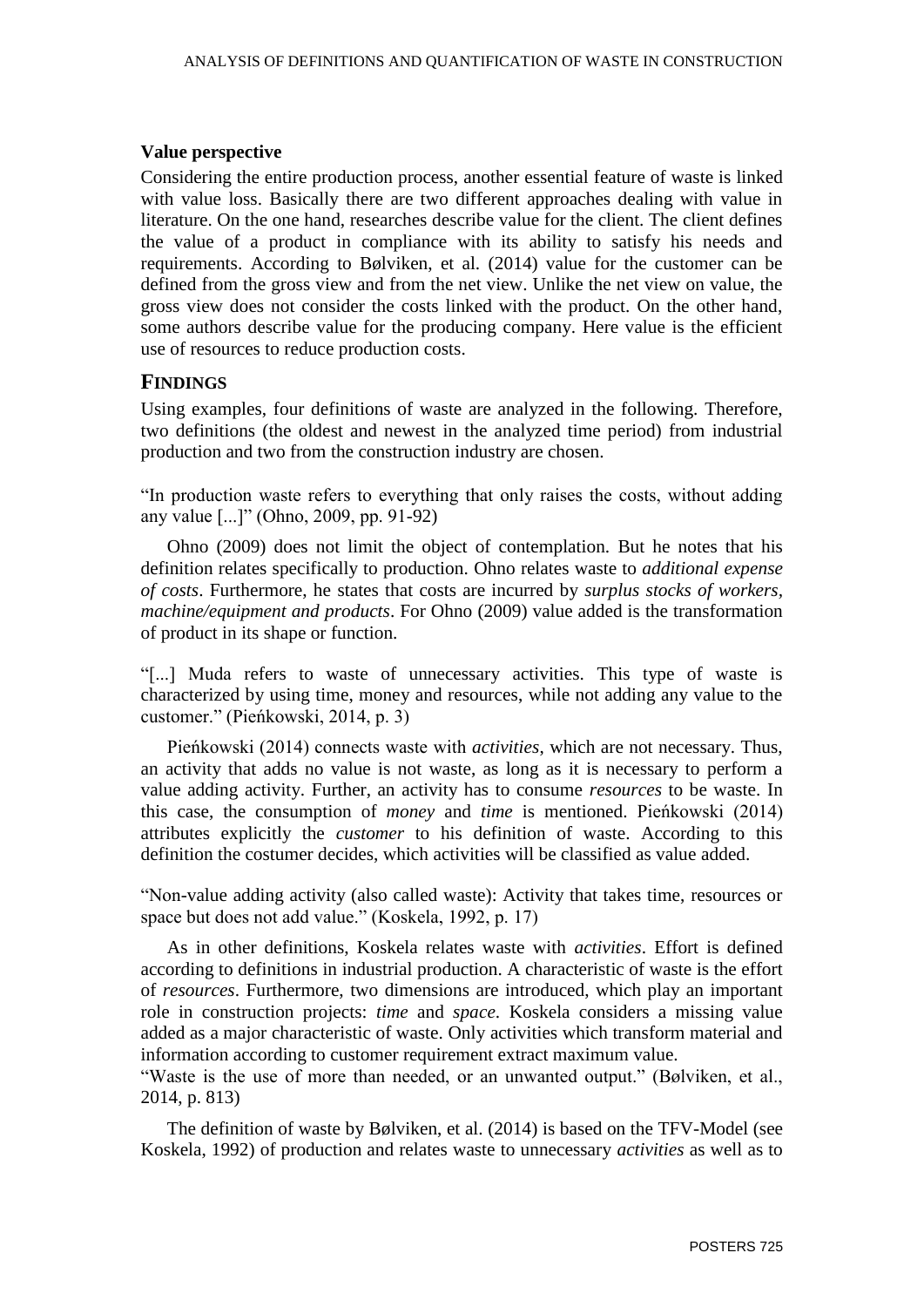the *product*. In Bølviken, et al. (2014) the use of more than needed is the characteristic related to waste. This is about the use of resources during production. It is distinguished between the transformation aspect (involved resources: *equipment, energy and work*) and the flow aspect (involved resource: *time*). Thus, waste has the characteristic to consume more resources – equipment, energy, work und time – than necessary. Bølviken, et al. (2014) define value as the output requested by the *costumer*. The product value depends on the usability and functionality. It is pointed out that the definition is developed from the *gross perspective* and that the product costs are excluded.

|                                       |                      | object   |                           | effort |                    |          |            |                           | value        |       |                           |      |              |              |                 |
|---------------------------------------|----------------------|----------|---------------------------|--------|--------------------|----------|------------|---------------------------|--------------|-------|---------------------------|------|--------------|--------------|-----------------|
| <b>Authors</b>                        | year (first edition) | activity | product                   | energy | machine /equipment | material | money/cost | performance/labor         | resources    | rules | space                     | time | Client gross | Client net   | company/product |
| industrial production                 |                      |          |                           |        |                    |          |            |                           |              |       |                           |      |              |              |                 |
| Ohno                                  | 1988                 |          | $\boldsymbol{\mathsf{x}}$ |        | X                  | X        | X          | X                         |              |       |                           |      |              | $\mathsf{o}$ |                 |
| <b>Womack and Jones</b>               | 1996                 | X        |                           |        |                    |          |            |                           | $\mathsf{x}$ |       |                           |      |              | X            |                 |
| Gorécki and Pautsch                   | 2010                 | X        |                           |        | X                  |          |            | $\boldsymbol{\mathsf{x}}$ |              |       | $\boldsymbol{\mathsf{x}}$ |      |              | X            |                 |
| Zollondz                              | 2013                 | X        |                           |        |                    |          | X          |                           | X            |       |                           |      |              | o            |                 |
| Wagner and Lindner                    | 2013                 | X        |                           |        |                    |          |            |                           | X            |       |                           |      |              | X            |                 |
| Pieńkowski                            | 2014                 | X        |                           |        |                    |          | X          |                           | X            |       |                           | X    | x            |              |                 |
| construction industry                 |                      |          |                           |        |                    |          |            |                           |              |       |                           |      |              |              |                 |
| Koskela                               | 1992                 | X        |                           |        |                    |          |            |                           | X            |       | X                         | X    |              | o            |                 |
| Formoso, Isatto and<br>Hirota         | 1999                 | X        |                           |        | X                  | X        | X          | X                         |              |       |                           |      | x            |              |                 |
| Howell                                | 1999                 |          | X                         |        |                    |          |            |                           |              |       |                           | X    | x            |              |                 |
| Alwi, et al.                          | 2002                 | X        |                           |        |                    |          | X          |                           | X            |       | X                         | X    |              |              | X               |
| Polat, et al.                         | 2004                 |          | $\circ$                   |        |                    |          |            |                           | X            | X     |                           |      | X            |              |                 |
| Kalsaas, Formoso<br>and Tzortzopoulos | 2013                 | X        |                           |        |                    |          |            |                           | X            |       |                           | X    |              |              | X               |
| Bølviken, et al.                      | 2014                 | x        | X                         | X      | X                  | X        |            | X                         |              |       |                           | X    | x            |              |                 |

*Table 1: Definitions of waste*

#### **DISCUSSION OF THE RESULTS**

Table 1 shows that waste is primarily associated with activities. Especially in industrial production all definitions of waste, except Ohno's, link waste to activities. Looking at the construction industry differing approaches can be found. Particularly the definition of waste by Bølviken, et al. (2014) is outstanding. Exclusively this definition of waste is built on the TFV-model of production. Hence, it is possible to distinguish between a transformation, flow and value perspective of waste.

Comparing the efforts that waste is associated with in the different industries, one finding is that the extra effort of time is stressed in the construction industry.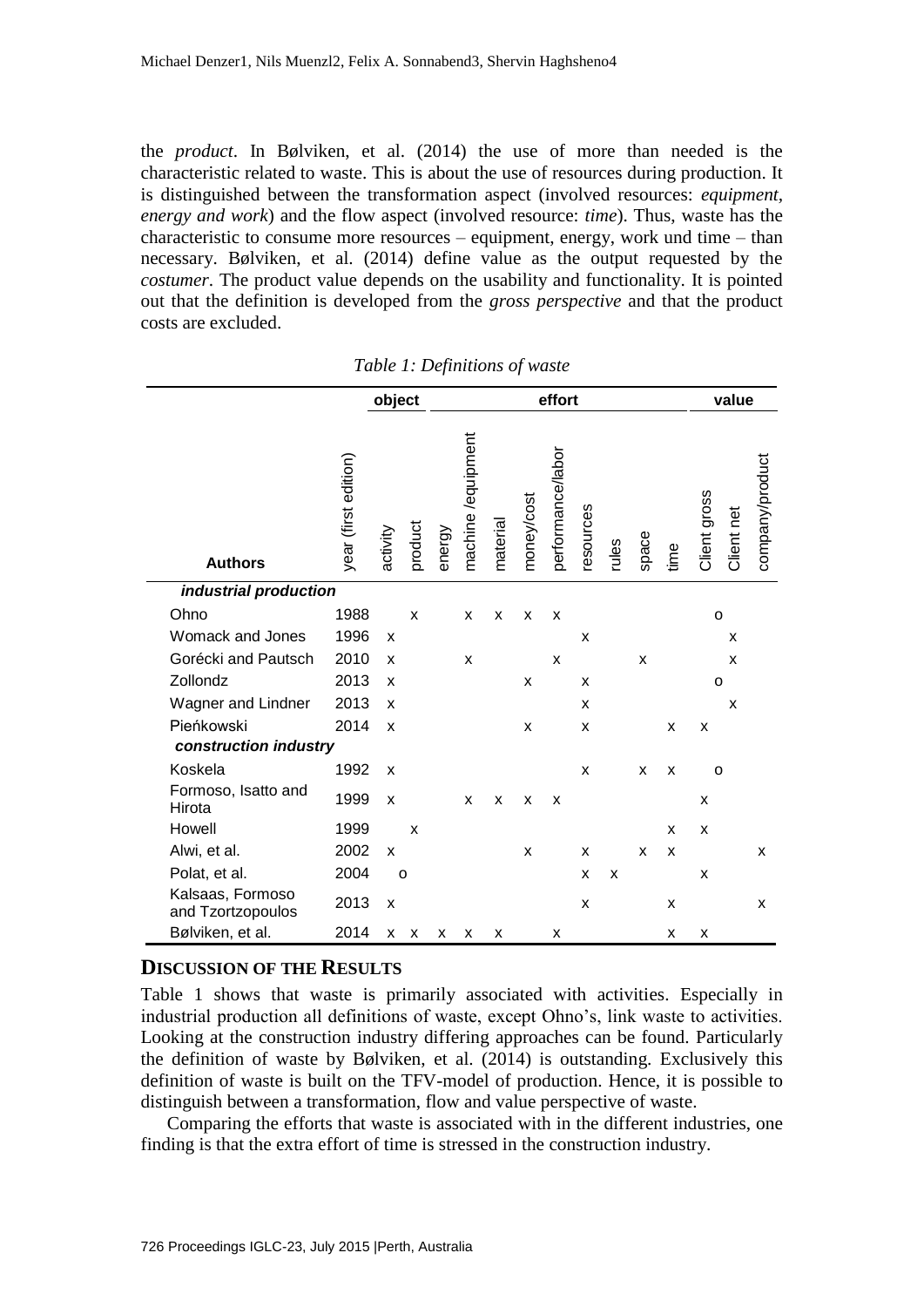A general finding of the literature analysis is the different interpretation of waste: In particular this applies to the meaning of the term "resources". Some definitions only link resources to raw materials, whereas others also link resources with space, time etc.

### **EMPIRICAL STUDIES ABOUT WASTE OF WORK-TIME**

#### **RESEARCH METHOD**

In the past several empirical studies were conducted, trying to quantify the amount of waste of work-time in construction. Since construction work is highly labour intensive, time is an important resource in construction.

Referring to the TFV-Model, Bølviken, et al. (2014) states that from the flow perspective waste is directly linked to time loss. Therefore, data collected in these studies are expected to provide a better understanding of possible improvements in flow activities in construction.

Starting with an analysis of IGLC papers and their references, the review of literature dealing with waste of work-time is extended to the main journals and conferences on construction management. After analyzing seven significant studies on waste of work-time, the research is stopped since there is sufficient data to show that the results of the studies vary too much to compare them to each other. Subsequently reasons for the noncomparability are discussed.

As there are several different categorizations of work activities, this paper aims to unitise the different studies. According to the categorization by Womack and Jones (2013), the basis for this homogeneous categorization of work activities is as follows:

- Value adding activities
- Non-value adding activities, but required (Muda 1)
- Non-value adding activities, not required (Muda 2)

Value adding activities are all activities that transform material towards the requirements of customer. Therefore, all non-value adding activities are defined as activities, which do not transform material towards the customer's requirements. The non-value adding activities are further differentiated in Muda 1 and Muda 2. There are non-value adding activities that are necessary (Muda 1), because they enable a following value adding activity. Muda 1 is necessary, because the following value adding activity could otherwise not be executed according the current state of technology. And there are non-value adding activities that are not necessary and can be prevented (Muda 2) (Womack and Jones, 2013).

Besides the empirical studies in waste of work-time in construction, there are also attempts to quantify waste of work-time in product design and material waste in construction. Measurements of waste of work-time in product design are often executed within a survey. The results of these surveys show that the respondents estimate the amount of waste representing about 30 % of the complete working capacity (Graebsch, Lindemann and Weiß, 2007). Here it has to be noted that these surveys do not surely focus on the product design phase in construction, but embrace a lot of different branches.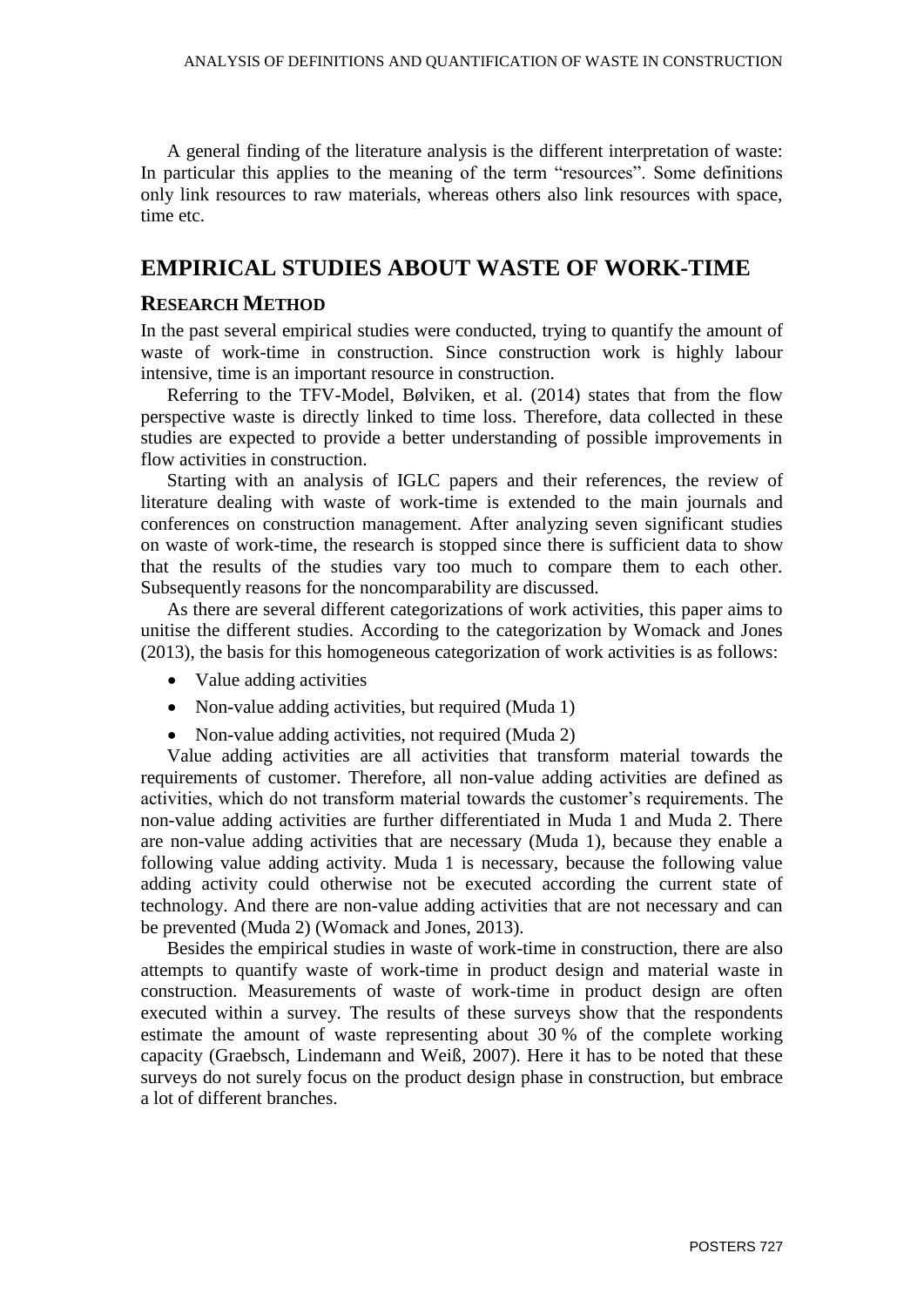#### **DIFFERENCES BETWEEN THE STUDIES**

Table 2 summarizes the characteristics of each study. Besides the use of different categorizations of work activities, the studies also use different measurement methods. Furthermore, they measure waste of work-time in different countries and in different trades.

A lot of studies do not distinguish between trades, but give an overview of the measured waste of work-time. Other studies combine trades and thus the comparison of findings is impossible.

There are differences in applied methods of measurement. All analyzed studies use the observation method. The main difference between the methods is the extent of the measurement. Diekmann and Krewedl (2004) for example, record every activity change of workers, whereas Kalsaas, Formoso and Tzortzopoulos (2013) and Kalsaas, Walsh and Alves (2010) record activities in five minute intervals. Some studies do not provide detailed information on their methods.

Diekmann and Krewedl (2004) as well as Ramaswamy, et al. (2009) already use the homogeneous categorization of work activities. Differing categorizations can be seen between Josephson and Saukkoriipi (2005), Kalsaas, et al. (2014), Kalsaas, Formoso and Tzortzopoulos (2013) as well as Kalsaas, Walsh and Alves (2010). The defined "direct work" can be classified as value adding activity. The category "indirect work" can be linked to Muda 1, as it is necessary to enable further value adding activities. Moreover, the categories "material handling", "work planning", "planning, coordination and HSE (Health & Safety)", "coordination", "handling of materials", "cleaning up", "unloading and unpacking" and "rigging" can all be related to Muda 1. The remaining categories, which are not linked to any of the homogenous categorizations yet, are considered to be Muda 2. These are: "reworking", "unutilised time", "waiting and interruptions", "other", "necessary personal time", "observable waste" and "inspections".

#### **DISCUSSION OF THE RESULTS**

Figure 1 shows that the results of the different studies (waste of work-time) vary a lot. In the following possible reasons for these variances are discussed.

In general, the assumption can be made that a wide range of constraints exist in a study (e.g. equipment, technology, climate etc.). Only if one constraint is variable, the influence of this aspect on waste of work-time can be analyzed precisely. However the outcomes of studies are not comparable, if several constraints of the respective studies differ.

Hence, the analyzed studies in this paper are not comparable, because of the following two reasons: The underlying data of the studies is insufficient and the constraints differ significantly.

The studies are executed in different countries, by different observers. Furthermore, the studies are conducted in different projects with different trades. Thus, the hypothesis of this paper is that there are three decisive constraints. If these constraints are kept constant, it might be possible to compare certain construction processes and thus reveal room for improvement.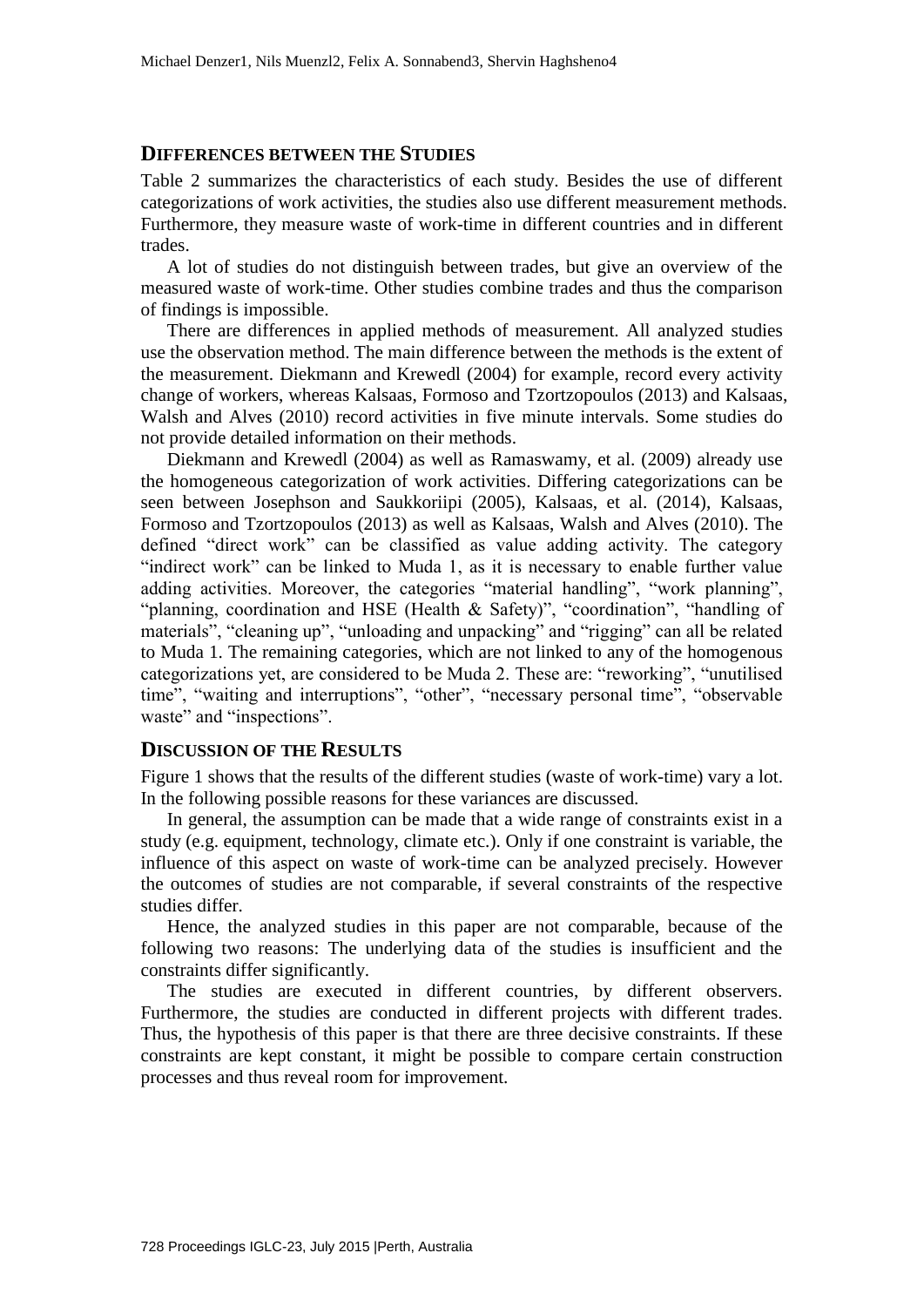| <b>Study</b>                              | Year<br><b>Country</b><br>Trade |            |                                                                        | <b>Method of Measurement</b>                                                                                  | Work categorization                                                                                                                                            |  |  |
|-------------------------------------------|---------------------------------|------------|------------------------------------------------------------------------|---------------------------------------------------------------------------------------------------------------|----------------------------------------------------------------------------------------------------------------------------------------------------------------|--|--|
| A Diekmann and<br><b>Krewedl</b>          | 2004                            | <b>USA</b> | structural steel<br>erection                                           | three cases, hand data<br>collection, video data<br>collection (every activity<br>change recorded),<br>2 days | value adding, Muda 1,<br>Muda 2                                                                                                                                |  |  |
| <b>B</b> Diekmann and<br><b>Krewedl</b>   | 2004                            | <b>USA</b> | pipe spool<br>installation                                             | 2 cases, hand data<br>collection, video data<br>collection (every activity<br>change recorded),<br>2 days     | value adding, Muda 1,<br>Muda 2                                                                                                                                |  |  |
| C Josephson and<br><b>Saukkoriipi</b>     | 2005                            | Sweden     | different trades                                                       | observation                                                                                                   | direct work, indirect work,<br>material handling, work<br>planning, reworking, unutilised<br>time, waiting & interruptions,<br>other                           |  |  |
| D Ramaswamy, et al. 2009                  |                                 | India      | different trades                                                       | 6 cases, random work<br>sampling, video analysis,<br>5-7 days                                                 | value adding, Muda 1,<br>Muda 2                                                                                                                                |  |  |
| E Kalsaas, Walsh and 2010<br><b>Alves</b> |                                 | Norway     | electricians,<br>plumbers,<br>carpenters                               | observation (every<br>5 minutes), 11 days                                                                     | direct work, personal time,<br>coffee and lunch breaks,<br>handling of material, cleaning<br>up, reworking, rigging,<br>unloading and unpacking,<br>inspection |  |  |
| F Kalsaas, Formoso<br>and Tzortzopoulos   | 2013                            | Norway     |                                                                        | pipe installation observation (every<br>5 minutes), 2 weeks                                                   | direct work, indirect work,<br>coordination, necessary<br>personal time, observable<br>waste                                                                   |  |  |
| G Kalsaas, et al.                         | 2014                            | Norway     | plumber,<br>electrical,<br>concrete, iron,<br>carpenter,<br>bricklayer | six cases, observation                                                                                        | direct work, observable waste,<br>planning coordination and HSE,<br>indirect work, logistics, indirect<br>work, other, necessary<br>personal time              |  |  |

*Table 2: Summary of empirical studies concerning waste of work-time in construction*

#### **Constraint 1: Observer and method of measurement**

Comparing the findings of the studies, it should be considered that observers might interpret the work-related activities differently. Graebsch, Lindemann and Weiß (2007) found out in a survey that respondents with experience in lean management tend to estimate the portion of Muda 2 higher than those without. This can lead to a distortion of the results. Furthermore, different time intervals are used to register the changes in activities. Kalsaas, Walsh and Alves (2010) claim that the shorter the time intervals the better activities can be distinguished and the more waste emerges. This could be one of the reasons, why the amount of Muda 2 differs in the studies. Diekmann and Krewedl (2004) recorded every single change of activity, whereas Kalsaas, Formoso and Tzortzopoulos (2013) and Kalsaas, Walsh and Alves (2010). recorded the activities in five minute intervals.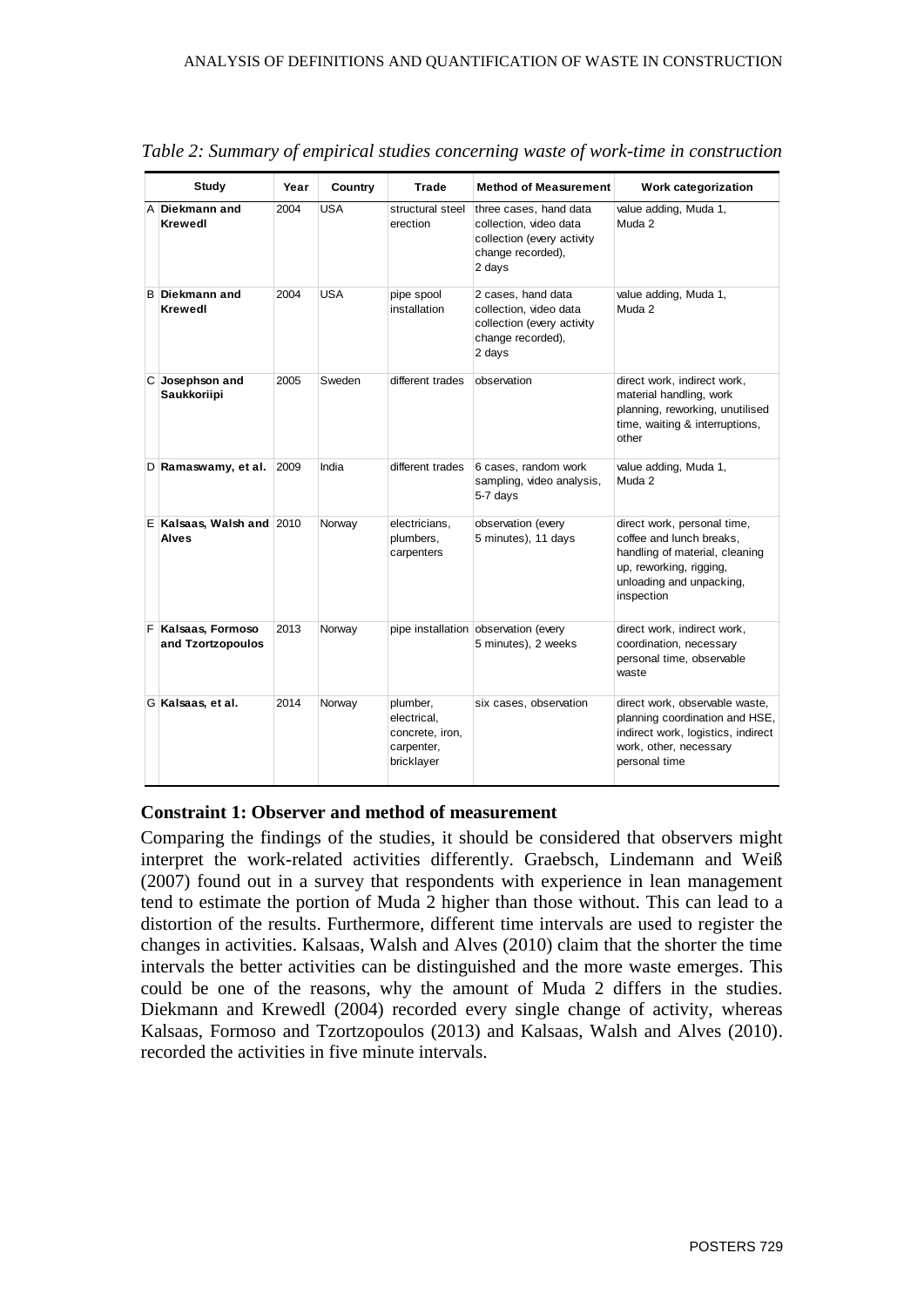

*Figure 1: Overview of time measurement studies*

#### **Constraint 1: Observer and method of measurement**

Comparing the findings of the studies, it should be considered that observers might interpret the work-related activities differently. Graebsch, Lindemann and Weiß (2007) found out in a survey that respondents with experience in lean management tend to estimate the portion of Muda 2 higher than those without. This can lead to a distortion of the results. Furthermore, different time intervals are used to register the changes in activities. Kalsaas, Walsh and Alves (2010) claim that the shorter the time intervals the better activities can be distinguished and the more waste emerges. This could be one of the reasons, why the amount of Muda 2 differs in the studies. Diekmann and Krewedl (2004) recorded every single change of activity, whereas Kalsaas, Formoso and Tzortzopoulos (2013) and Kalsaas, Walsh and Alves (2010). recorded the activities in five minute intervals.

#### **Constraint 2: Characteristics of the projects and trades involved**

Diekmann and Krewedl (2004) determined that the characteristics of a project have a big impact on the subdivision of the work-time. First of all, their study shows that light-gauge steel construction consists of less Muda 1 than heavy-gauge steel construction. Heavy-gauge steel constructions require the workers to pay extra attention on safely positioning elements into their final position. Thus they require more time than necessary non-value adding activities (Muda 1) than in light-weight steel construction projects.

There are also differences in the subdivision of work-time use between trades. Diekmann and Krewedl (2004) reveals that the pipe layers' or plumbers' work contains significantly more Muda 2 than the steel workers' work. The study of Kalsaas, et al. (2014) supports these findings. In the study it is found out that plumbers only use 31.5 % of their work-time with value adding activities, which is by far the lowest measured data value.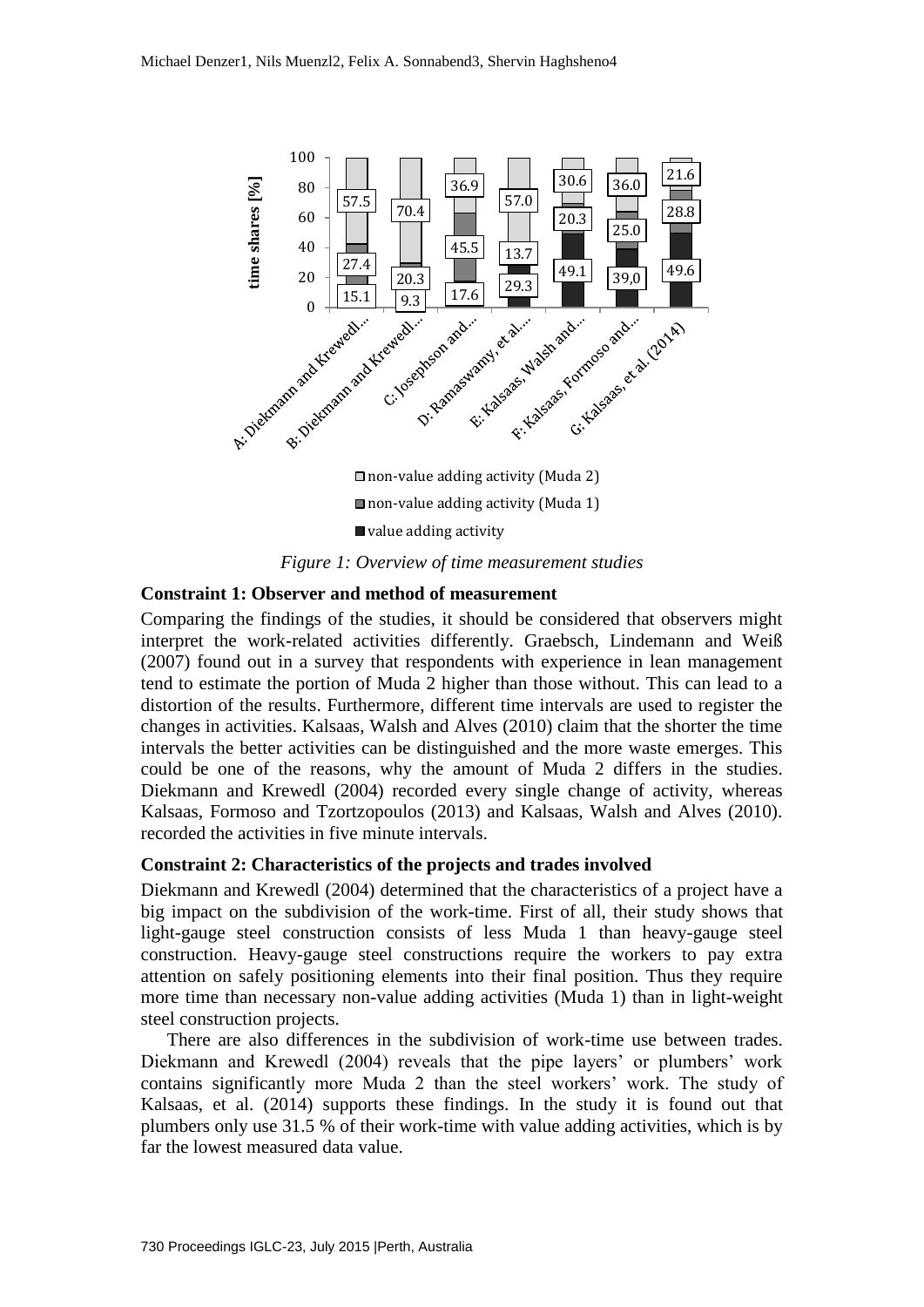#### **Constraint 3: Country**

The country-specific ambient conditions could have an influence on measured waste of work-time. First of all, the developmental stage of the particular country might have an impact on the amount of waste of work-time. Especially the level of present infrastructure determines the possibilities to build lean (e.g. poor road systems affect supply).

Another country specific influence might be politics, providing the legal framework. The minimum wage for example affects the amount of construction workers a contractor can employ. On the one hand, the employment of more workers than necessary can speed up the construction process, but on the other hand, it can lead to mutual interferences and thus resulting in a higher amount of measured waste of work-time.

Furthermore, the climatic location of the country might be a reason for variances in the measured waste of work-time. Construction workers working in tropical climate for example, are expected to require additional breaks.

## **CONCLUSIONS**

The research on the definitions of waste in literature shows that in both areas, industrial production and construction industry, primarily assign waste to activities. Nonetheless, these definitions reveal differences in the determination of value loss and in the effort connected to waste. Addressing the effort waste is associated with, time loss is emphasized in construction. Regarding value, the examined definitions differentiate between value for the customer and value for the company. However, most researches have an emphasis on the customer's perspective.

Since the definitions of waste in construction focus on time loss a lot of empirical studies in construction focus on waste of work-time. Due to differing work categorizations used in these studies and the different conditions of the projects, they are hardly comparable. In this paper the different work categorizations were unitised. Based on this it is found out that the measured data varies intensely. The amount of Muda 2 for example ranges from 21.6 % to 70.4 %. Muda 1 varies between 13.7 % and 45.5 % and the value adding activities vary between 9.3 % and 49.6 %. Subsequently causes for deviations in the results are investigated. There are many different constraints that have an impact on the measured results. The three aspects observer and method of measurement, characteristics of the projects and trades involved and also country are identified as significant constraints.

#### **REFERENCES**

- Alwi, S., Hampson, K., Mohamed, S., Formoso, C.T. and Ballard, G. 2002. Non Value-Adding Activities: A Comparative Study of Indonesian and Australian Construction Projects. In: *Proc*. *10th Ann. Conf. of the Int'l. Group for Lean Construction*. Gramado, Brazil, Aug 6-8*.*
- Bølviken, T., Rooke, J., Koskela, L., Kalsaas, B.T. and Saurin, T.A. 2014. The Wastes of Production in Construction – a TFV Based Taxonomy. In: *Proc*. *22nd Ann. Conf. of the Int'l. Group for Lean Construction*. Oslo, Norway**,** Aug 25-27.
- Diekmann, J.E. and Krewedl, M., 2004. *Application of lean manufacturing principles to construction.* Austin, Texas: Constr. Industry Inst. the Univ. of Texas at Austin.